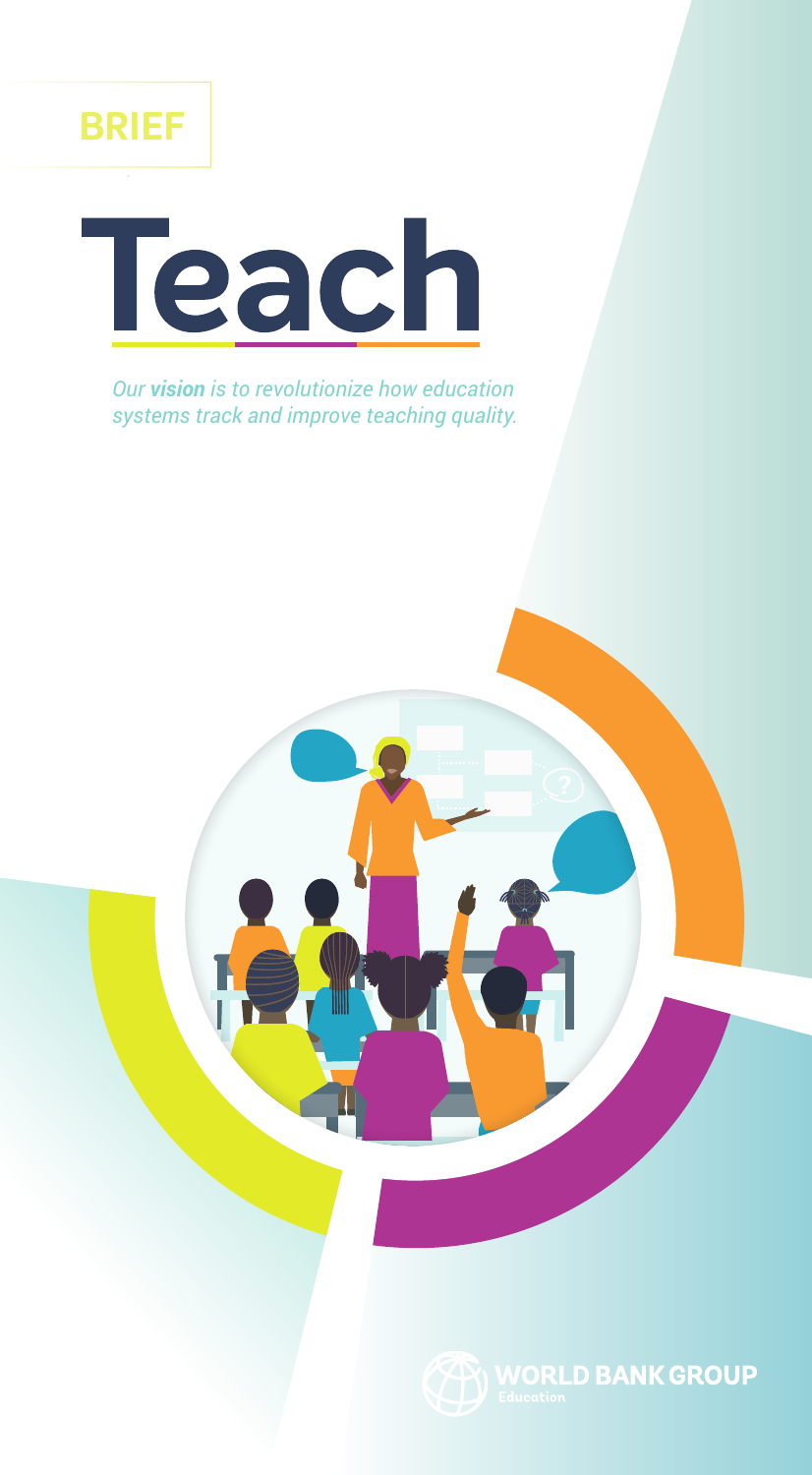## *What is Teach?*

*Teach* is a free classroom observation tool that provides a window into one of the less explored and more important aspects of a student's education: *what goes on in the classroom.* The tool is intended to be used in primary classrooms (grades 1-6) and was designed to help low- and middle-income countries track and improve teaching quality.

## *Why is it important to measure teaching practices?*

The learning crisis is, at its core, a teaching crisis. A growing body of research indicates teaching is the most important school-based determinant of student learning. The difference between the impact of a weak and great teacher on student test scores is equivalent to one to two years of schooling. Moreover, evidence suggests several consecutive years of effective teaching can offset learning shortfalls and help students reach their full potential. Although better teaching practices are needed to tackle the learning crisis, most education systems in low-and middle-income countries do not regularly monitor them.

## *How can Teach be used?*

*Teach* can be used as a tool as a tool for system diagnostic and for professional development. As a system diagnostic, *Teach* allows governments to monitor the effectiveness of their policies to improve teacher practices. As a professional development tool, *Teach* is used to identify individual teachers' strengths and weaknesses. The World Bank is currently developing *Coach,* which will help principals and coaches use the information from *Teach* to provide targeted feedback on how teachers can improve their classroom practices.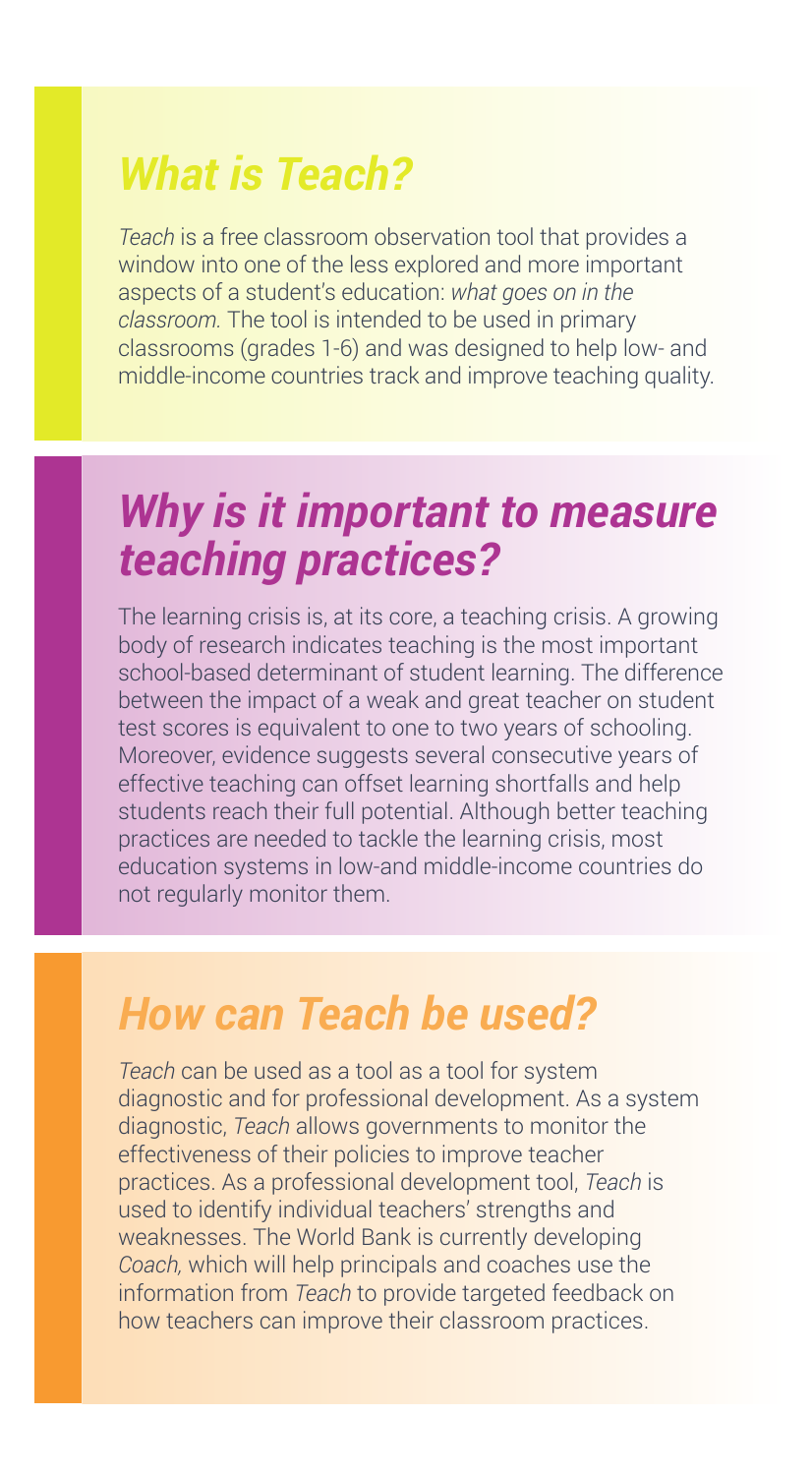# *What does Teach measure?*

*Teach* differs from other classroom observation tools in that it captures (i) the time teachers spend on learning and the extent to which students are on task, and (ii) the quality of teaching practices that help develop students' socioemotional and cognitive skills.

As part of the Time on Task component, 3 *snapshots* of 1–10 seconds are used to record both the teacher's actions and the number of students who are on task throughout the observation. The Quality of Teaching Practices component, on the other hand, is organized into 3 primary areas as shown below: Classroom Culture, Instruction, and Socioemotional Skills. These areas have 9 corresponding elements that point to 28 behaviors. The behaviors are characterized as low, medium, or high, based on the evidence collected during the observation. These behavior scores are translated into a 5-point scale that quantifies teaching practices as captured in a series of two, 15-minute lesson observations.



#### **CLASSROOM CULTURE:**

The teacher creates a culture that is conducive to learning. The focus here is not on the teacher correcting students' negative behaviors but rather the extent to which the teacher creates a supportive learning environment and sets positive behavioral expectations.



### **INSTRUCTION:**

The teacher instructs in a way that deepens student understanding and encourages critical thought and analysis. The focus here is not on contentspecific methods of instruction, but rather, the extent to which the teacher facilitates the lesson, checks for understanding, provides feedback, and encourages students to think critically.



#### **SOCIOEMOTIONAL SKILLS:**

The teacher fosters socioemotional skills that encourage students to succeed both inside and outside the classroom. To develop students' social and emotional skills, the teacher instills **autonomy**. promotes perseverance, and fosters social and collaborative skills.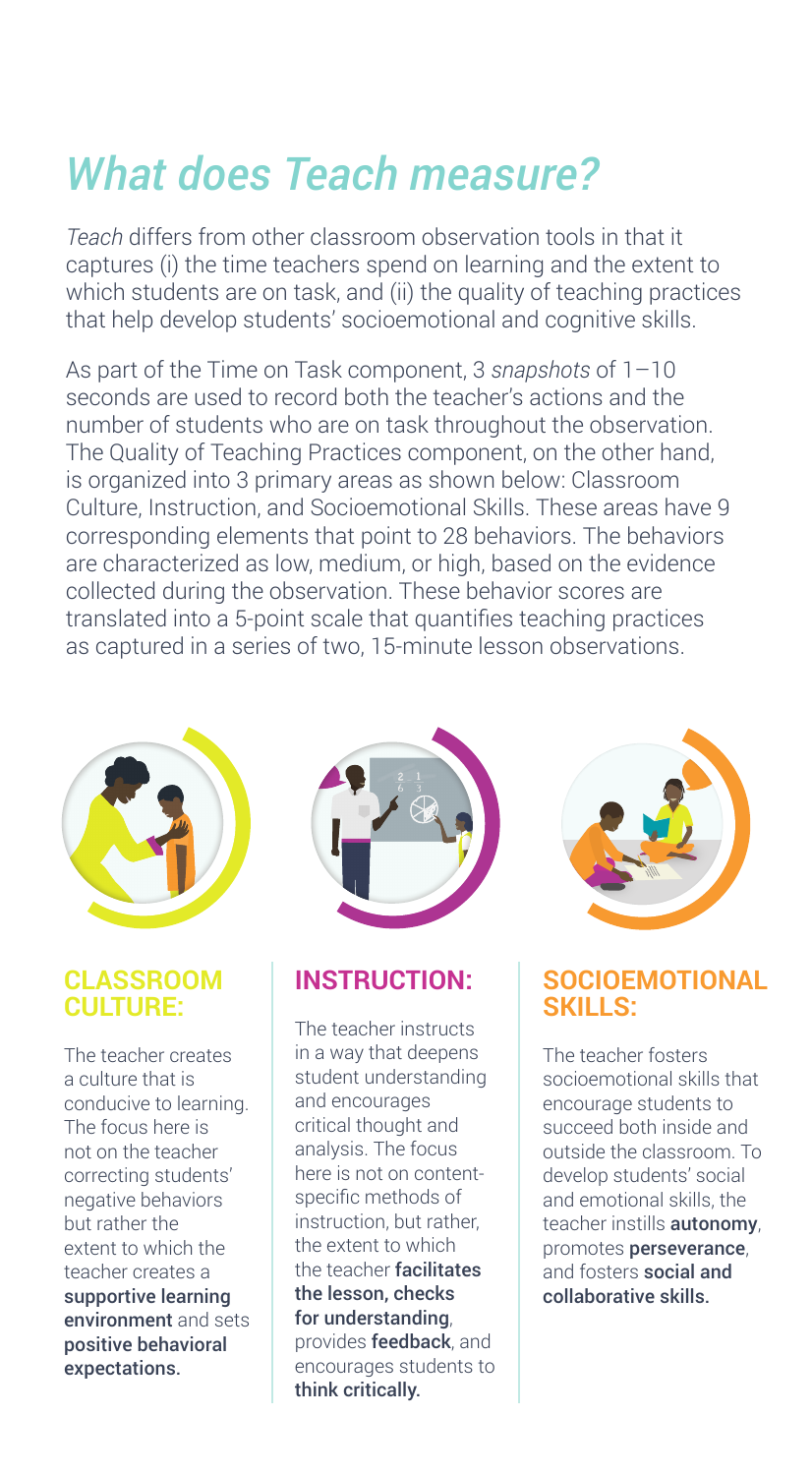# *Teach's value proposition*

*Teach* holistically measures what happens in the classroom. It does so by considering not just time spent on learning but, more importantly, the quality of teaching practices.

- *• Teach* captures practices that nurture children's cognitive and socioemotional skills.
- *• Teach* was developed with [low- and middle-income](http://documents.worldbank.org/curated/en/552391543437324357/pdf/WPS8656.pdf)  [countries](http://documents.worldbank.org/curated/en/552391543437324357/pdf/WPS8656.pdf) in mind and can be contextualized for different settings. For instance, additional elements can be added at the request of the government and local video footage is used to train observers on the tool.
- *• Teach* includes a free complementary toolkit that helps teams conduct the training with a detailed script and training guide, collect data using a data collection app available in several languages, and clean and analyze data with automatized programs — including assessing the validity of *Teach* scores. A template report to communicate the results is also available.
- *• Teach* has been already applied in a dozen low- and middle-income countries and shown to be reliable. **[Emerging evidence](http://documents.worldbank.org/curated/en/464361543244734516/pdf/WPS8653.pdf)** indicates it is also a good predictor of student learning.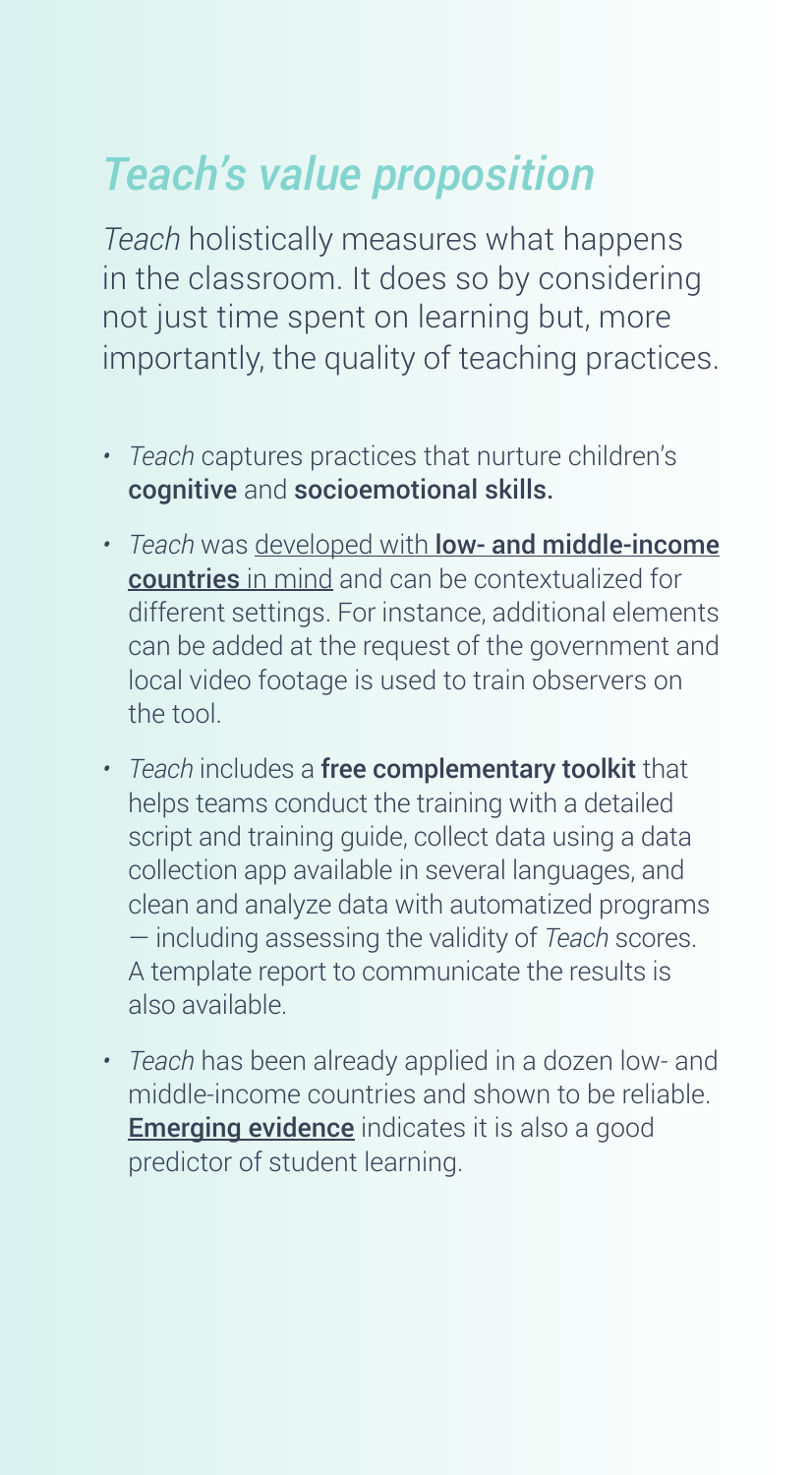# *Development and validation*

Before the launch of the tool, *Teach* underwent a rigorous development and validation process over a 2-year timeframe. A Technical Advisory Panel provided extensive feedback and inputs on the tool's design. *Teach* was also piloted in over 1,000 classrooms across Mozambique, Pakistan, the Philippines, and Uruguay, and tested with global video footage from 11 low- and middle-income countries. Analyses of the training data indicate that after only 4 days, almost 90% of participants passed the *Teach* Reliability Exam, which involves coding 3 videos reliably. Meaning, for each video, the participants scored within 1-point of the master codes, at least 80% of the time (Table 1). This feat was achieved by local observers who have a comparable level of education to the average citizen in their country and who had no previous experience conducting classroom observations.

| <b>COUNTRY</b>     | <b>N OF OBSERVERS</b> | <b>PASS RATE</b> |
|--------------------|-----------------------|------------------|
| Mozambique         | 46                    | 74%              |
| Pakistan           | 53                    | 96%              |
| <b>Philippines</b> | 25                    | 96%              |
| <b>Uruguay</b>     | 21                    | 100%             |

### **Table 1:** *Teach* **Reliability Exam pass rate**

Raters also have high levels of inter-rater reliability. Results from field trials from 845 schools in Pakistan show that paired raters have 97% agreement within 1 point and 87% agreement within a half-point (Molina et al., 2018). The Intraclass Correlation Coefficient (ICC) is .75 for the overall *Teach* score, indicating strong inter-rater reliability. Finally, teachers who display effective practices, as measured by *Teach*, are associated with students who achieve higher learning outcomes.